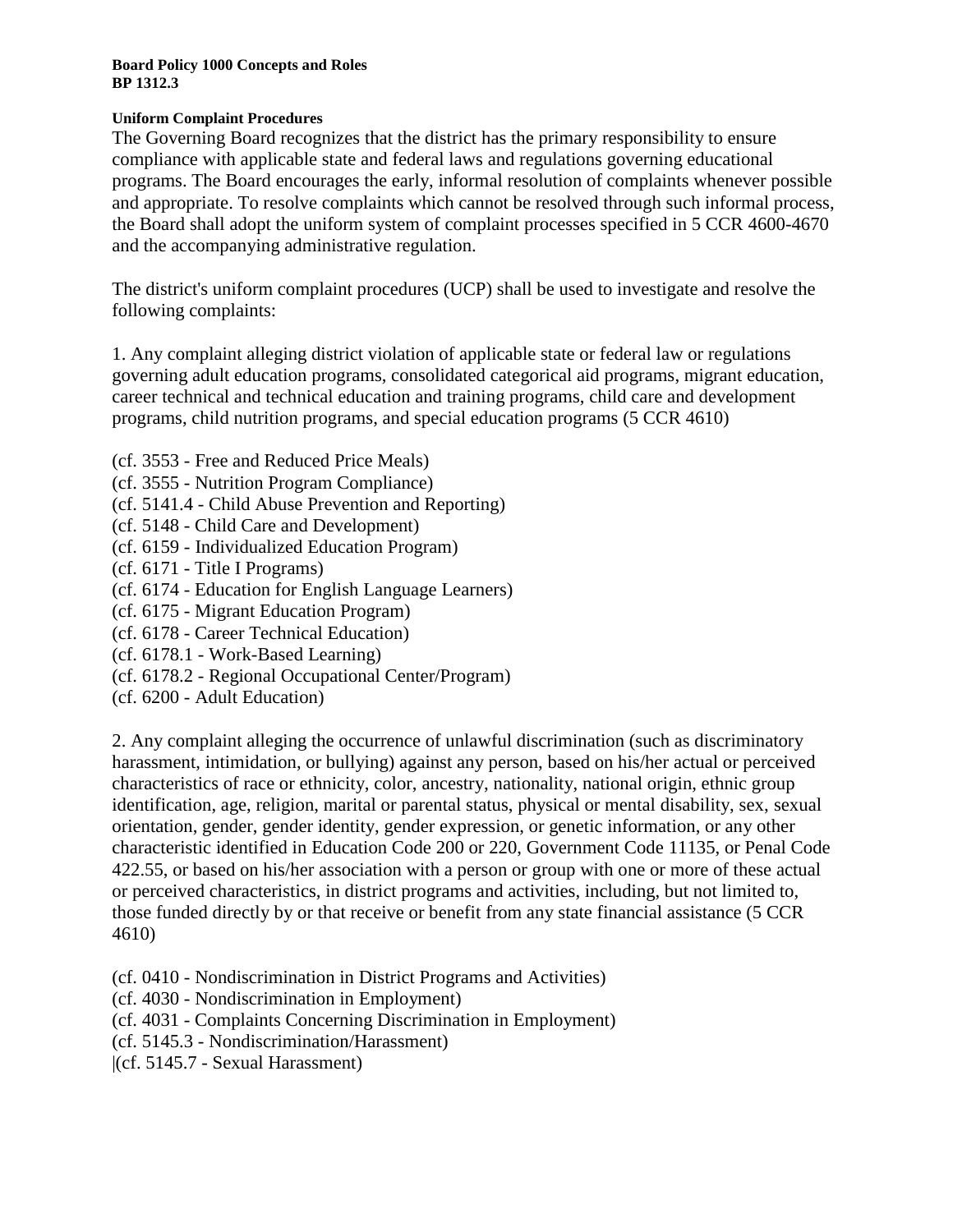### **Uniform Complaint Procedures**

3. Any complaint alleging district violation of the prohibition against requiring students to pay fees, deposits, or other charges for participation in educational activities (5 CCR [4610\)](http://gamutonline.net/displayPolicy/187021/1)

(cf. [3260](http://gamutonline.net/displayPolicy/909474/1) - Fees and Charges) (cf. [3320](http://gamutonline.net/displayPolicy/559087/1) - Claims and Actions Against the District)

Note: Item #4 below is mandated pursuant to Education Code [52075.](http://gamutonline.net/displayPolicy/899535/1)

4. Any complaint alleging that the district has not complied with legal requirements related to the implementation of the local control and accountability plan (Education Code [52075\)](http://gamutonline.net/displayPolicy/899535/1)

(cf. [0460](http://gamutonline.net/displayPolicy/857369/1) - Local Control and Accountability Plan)

Note: 5 CCR [4621](http://gamutonline.net/displayPolicy/187024/1) mandates that district policy ensure that complainants are protected from retaliation as specified in item #5 below.

5. Any complaint alleging retaliation against a complainant or other participant in the complaint process or anyone who has acted to uncover or report a violation subject to this policy

Note: Pursuant to 5 CCR [4610,](http://gamutonline.net/displayPolicy/187021/1) a district may, at its discretion, use the UCP to investigate and resolve other complaints.

6. Any other complaint as specified in a district policy

Note: 5 CCR [4631](http://gamutonline.net/displayPolicy/187027/1) authorizes the district to utilize alternative dispute resolution (ADR) methods, including mediation, to resolve complaints before initiating a formal investigation. However, the district should ensure that any ADR it uses, particularly in-person ADR, is appropriate for the particular situation. For example, in some instances (e.g., sexual assault), face-to-face mediation should not be used even if all parties voluntarily agree given the risk that a student might feel pressured to "voluntarily" agree to it. The following optional paragraph provides for a neutral mediator and should be revised to reflect district practice.

The Board recognizes that alternative dispute resolution (ADR) can, depending on the nature of the allegations, offer a process to reach a resolution to the complaint that is agreeable to all parties. One type of ADR is mediation, which shall be offered to resolve complaints that involve more than one student and no adult. However, mediation shall not be offered or used to resolve any complaint involving sexual assault or where there is a reasonable risk that a party to the mediation would feel compelled to participate. The Superintendent or designee shall ensure that the use of ADR is consistent with state and federal laws and regulations.

Note: The following paragraph is mandated pursuant to 5 CCR [4621.](http://gamutonline.net/displayPolicy/187024/1) Appropriate disclosure will vary in each case depending on the facts and circumstances.

The district shall protect all complainants from retaliation. In investigating complaints, the confidentiality of the parties involved shall be protected as required by law. As appropriate for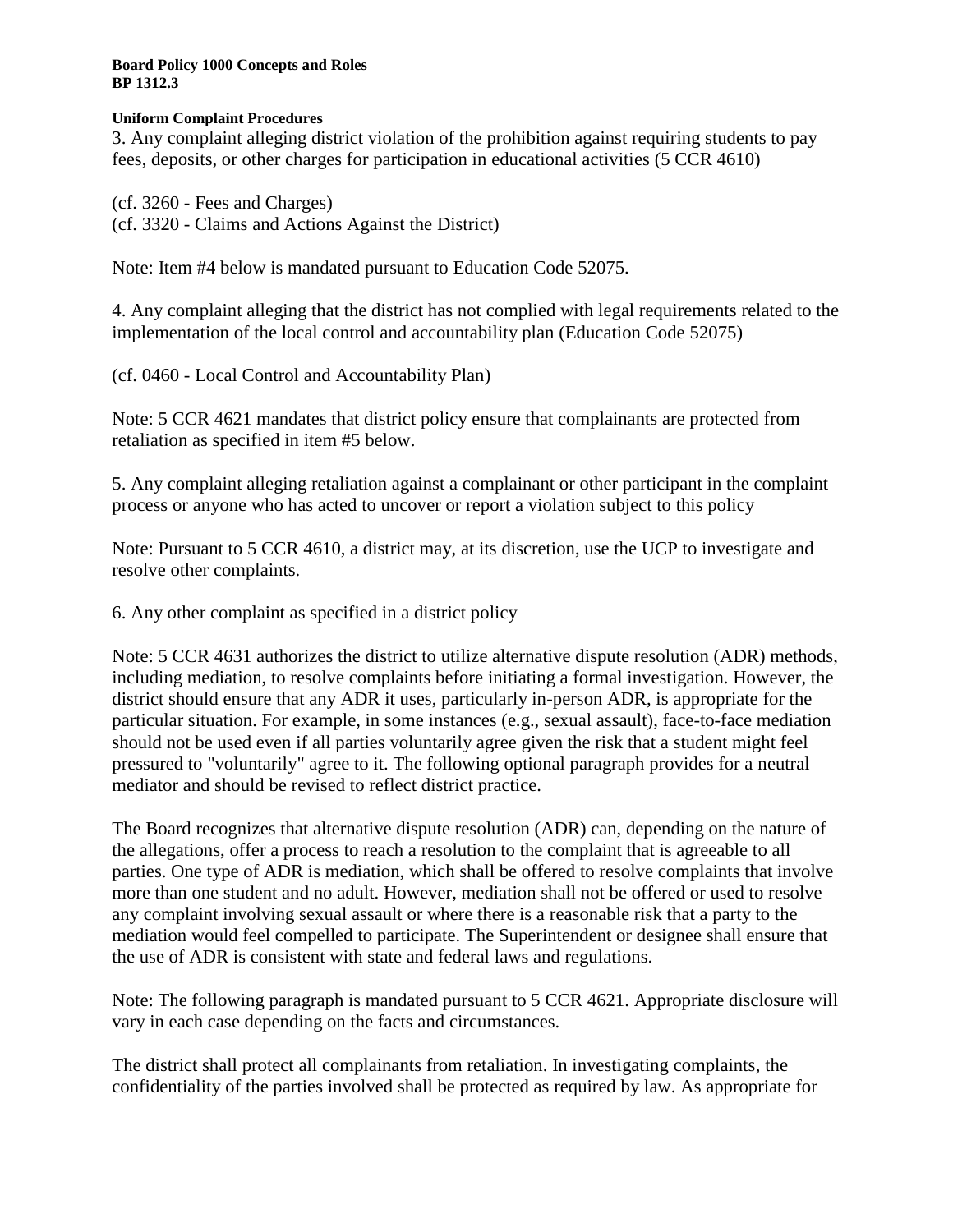#### **Uniform Complaint Procedures** 2 of 4

any complaint alleging retaliation or unlawful discrimination (such as discriminatory harassment,

intimidation, or bullying), the Superintendent or designee shall keep confidential the identity of the complainant and/or the subject of the complaint, if he/she is different from the complainant, as long as the integrity of the complaint process is maintained.

(cf. [4119.23/](http://gamutonline.net/displayPolicy/303903/1)[4219.23/](http://gamutonline.net/displayPolicy/321731/1)[4319.23](http://gamutonline.net/displayPolicy/321732/1) - Unauthorized Release of Confidential/Privileged Information) (cf. [5125](http://gamutonline.net/displayPolicy/559084/1) - Student Records) |(cf. [9011](http://gamutonline.net/displayPolicy/288786/1) - Disclosure of Confidential/Privileged Information)

When an allegation that is not subject to the UCP is included in a UCP complaint, the district shall refer the non-UCP allegation to the appropriate staff or agency and shall investigate and, if appropriate, resolve the UCP-related allegation(s) through the district's UCP.

The Superintendent or designee shall provide training to district staff to ensure awareness and knowledge of current law and related requirements, including the steps and timelines specified in this policy and the accompanying administrative regulation.

(cf. [4131](http://gamutonline.net/displayPolicy/993209/1) - Staff Development) (cf. [4231](http://gamutonline.net/displayPolicy/993213/1) - Staff Development) (cf. [4331](http://gamutonline.net/displayPolicy/171627/1) - Staff Development)

Note: It is important to maintain records of all UCP complaints and the investigations of those complaints. If the district is ever investigated by OCR or CDE, these are important documents in demonstrating that the district has complied with federal law, state law, and its own policies and regulations.

The Superintendent or designee shall maintain records of all UCP complaints and the investigations of those complaints. All such records shall be destroyed in accordance with applicable state law and district policy.

(cf. [3580](http://gamutonline.net/displayPolicy/234058/1) - District Records)

Non-UCP Complaints

Note: 5 CCR [4611](http://gamutonline.net/displayPolicy/264258/1) details complaint issues that are not subject to the UCP. Such issues include, but are not limited to, allegations of child abuse, health and safety complaints regarding a child development program, allegations of fraud, and employment discrimination complaints. For procedures related to complaints of discrimination in employment, see AR [4031](http://gamutonline.net/displayPolicy/171687/1) - Complaints Concerning Discrimination in Employment.

The following complaints shall not be subject to the district's UCP but shall be referred to the specified agency:  $(5$  CCR [4611\)](http://gamutonline.net/displayPolicy/264258/1)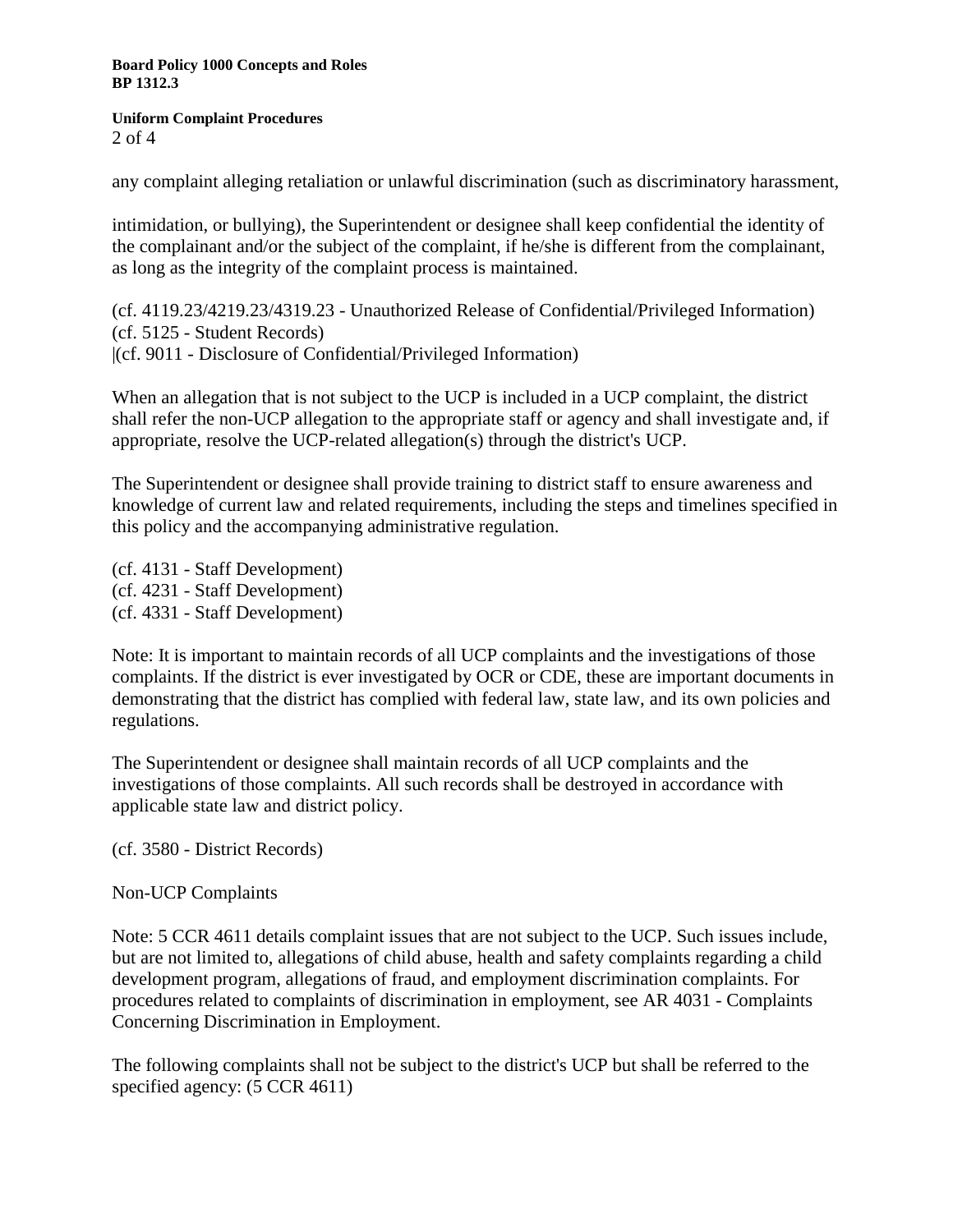### **Uniform Complaint Procedures**

1. Any complaint alleging child abuse or neglect shall be referred to the County Department of Social Services, the County Protective Services Division, and the appropriate law enforcement agency.

2. Any complaint alleging health and safety violations by a child development program shall, for licensed facilities, be referred to Department of Social Services and shall, for licensing-exempt facilities, be referred to the appropriate Child Development regional administrator.

3. Any complaint alleging employment discrimination shall be sent to the California Department of Fair Employment and Housing and the compliance officer shall notify the complainant by first class mail of the transfer.

4. Any complaint alleging fraud shall be referred to the California Department of Education.

Note: Education Code [35186](http://gamutonline.net/displayPolicy/352127/1) requires the district to use the UCP, with modifications, to investigate and resolve complaints related to items #1-3 below (i.e., "Williams complaints"). Because Education Code [35186](http://gamutonline.net/displayPolicy/352127/1) sets forth different timelines for investigation and resolution of these kinds of complaints than the timelines specified in law for other uniform complaints, the CDE has created a separate uniform complaint process for the Williams complaints. See AR [1312.4](http://gamutonline.net/displayPolicy/936007/1) - Williams Uniform Complaint Procedures for the separate procedure.

In addition, the district's Williams Uniform Complaint Procedures, AR 1312.4, shall be used to investigate and resolve any complaint related to sufficiency of textbooks or instructional materials, emergency or urgent facilities conditions that pose a threat to the health or safety of students or staff, or teacher vacancies and misassignments. (Education Code [35186\)](http://gamutonline.net/displayPolicy/352127/1)

(cf. [1312.4](http://gamutonline.net/displayPolicy/936007/1) - Williams Uniform Complaint Procedures)

Legal Reference:

# EDUCATION CODE

[-262.4](http://gamutonline.net/displayPolicy/138778/1) Prohibition of discrimination [-8498](http://gamutonline.net/displayPolicy/129482/1) Child care and development programs [-8538](http://gamutonline.net/displayPolicy/129493/1) Adult basic education [-18203](http://gamutonline.net/displayPolicy/204126/1) School libraries School safety plan, uniform complaint procedures Williams uniform complaint procedures Notices in language other than English [-49013](http://gamutonline.net/displayPolicy/781186/1) Student fees [-49079](http://gamutonline.net/displayPolicy/226085/1) Student records [-49590](http://gamutonline.net/displayPolicy/137374/1) Child nutrition programs [-52077](http://gamutonline.net/displayPolicy/899537/1) Local control and accountability plan, especially Complaint for lack of compliance with local control and accountability plan requirements [-52178](http://gamutonline.net/displayPolicy/132883/1) Bilingual education programs [-52490](http://gamutonline.net/displayPolicy/136127/1) Career technical education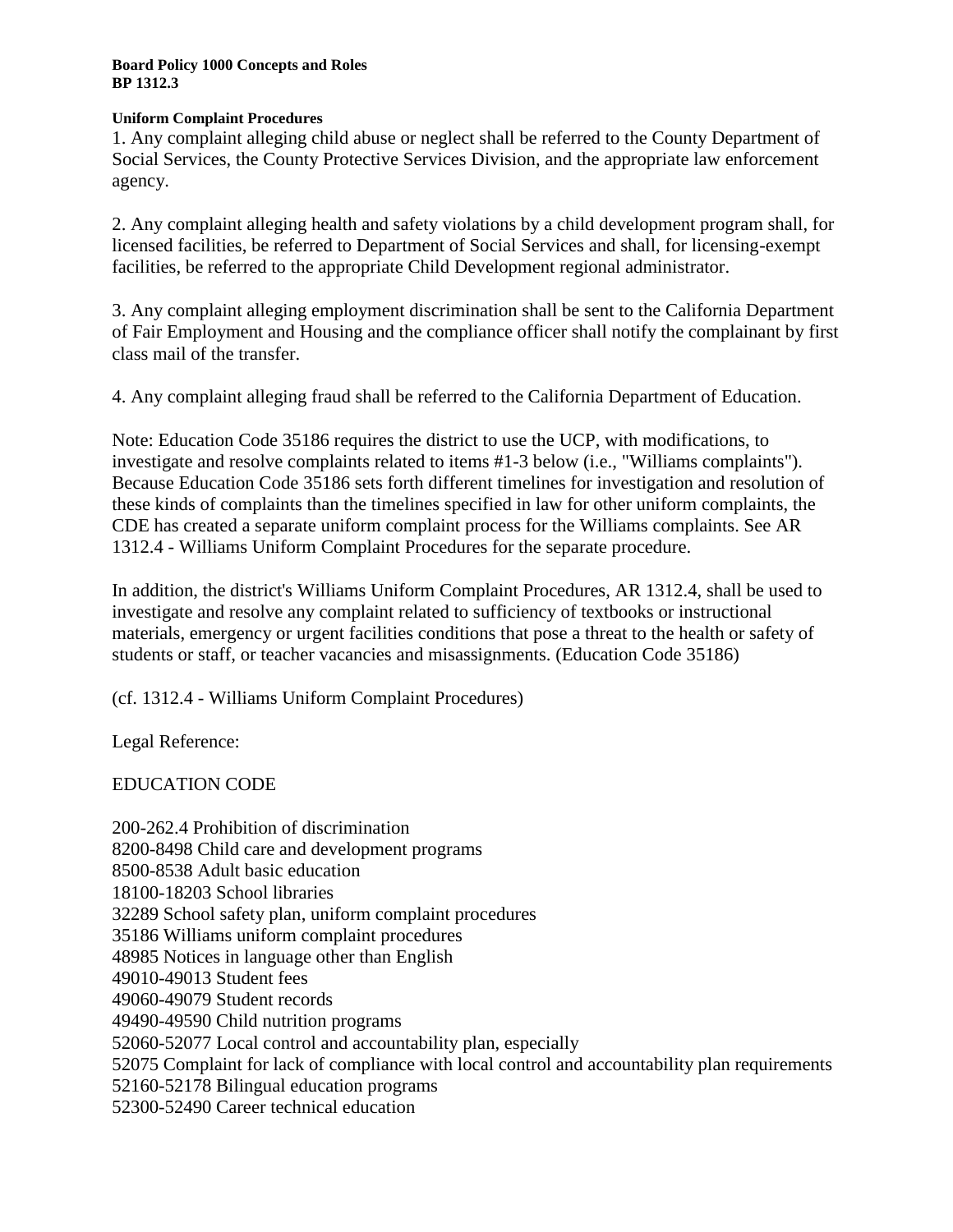#### **Uniform Complaint Procedures**

[-52616.24](http://gamutonline.net/displayPolicy/133065/1) Adult schools [-52870](http://gamutonline.net/displayPolicy/138109/1) School-based program coordination [-54425](http://gamutonline.net/displayPolicy/133253/1) Compensatory education programs

[-54445](http://gamutonline.net/displayPolicy/133265/1) Migrant education [-54529](http://gamutonline.net/displayPolicy/133285/1) Compensatory education programs [-56867](http://gamutonline.net/displayPolicy/249264/1) Special education programs [-59300](http://gamutonline.net/displayPolicy/133831/1) Special schools and centers [-64001](http://gamutonline.net/displayPolicy/133933/1) Consolidated application process

### GOVERNMENT CODE

 Nondiscrimination in programs or activities funded by state [-12996](http://gamutonline.net/displayPolicy/144699/1) Fair Employment and Housing Act

## PENAL CODE

[422.55](http://gamutonline.net/displayPolicy/352313/1) Hate crime; definition [422.6](http://gamutonline.net/displayPolicy/169695/1) Interference with constitutional right or privilege

## CODE OF REGULATIONS, TITLE 5

 Application of section [-4687](http://gamutonline.net/displayPolicy/390302/1) Uniform complaint procedures [-4965](http://gamutonline.net/displayPolicy/244922/1) Nondiscrimination in elementary and secondary education programs

## UNITED STATES CODE, TITLE 20

 Application of laws [1232g](http://gamutonline.net/displayPolicy/189959/1) Family Educational Rights and Privacy Act [-1688](http://gamutonline.net/displayPolicy/189987/1) Title IX of the Education Amendments of 1972 [-6577](http://gamutonline.net/displayPolicy/302977/1) Title I basic programs [-6871](http://gamutonline.net/displayPolicy/190249/1) Title III language instruction for limited English proficient and immigrant students [-7184](http://gamutonline.net/displayPolicy/302797/1) Safe and Drug-Free Schools and Communities Act [-7283g](http://gamutonline.net/displayPolicy/303160/1) Title V promoting informed parental choice and innovative programs [-7372](http://gamutonline.net/displayPolicy/302872/1) Title V rural and low-income school programs 12101-12213 Title II equal opportunity for individuals with disabilities

## UNITED STATES CODE, TITLE 29

Section 504 of Rehabilitation Act of 1973

UNITED STATES CODE, TITLE 42